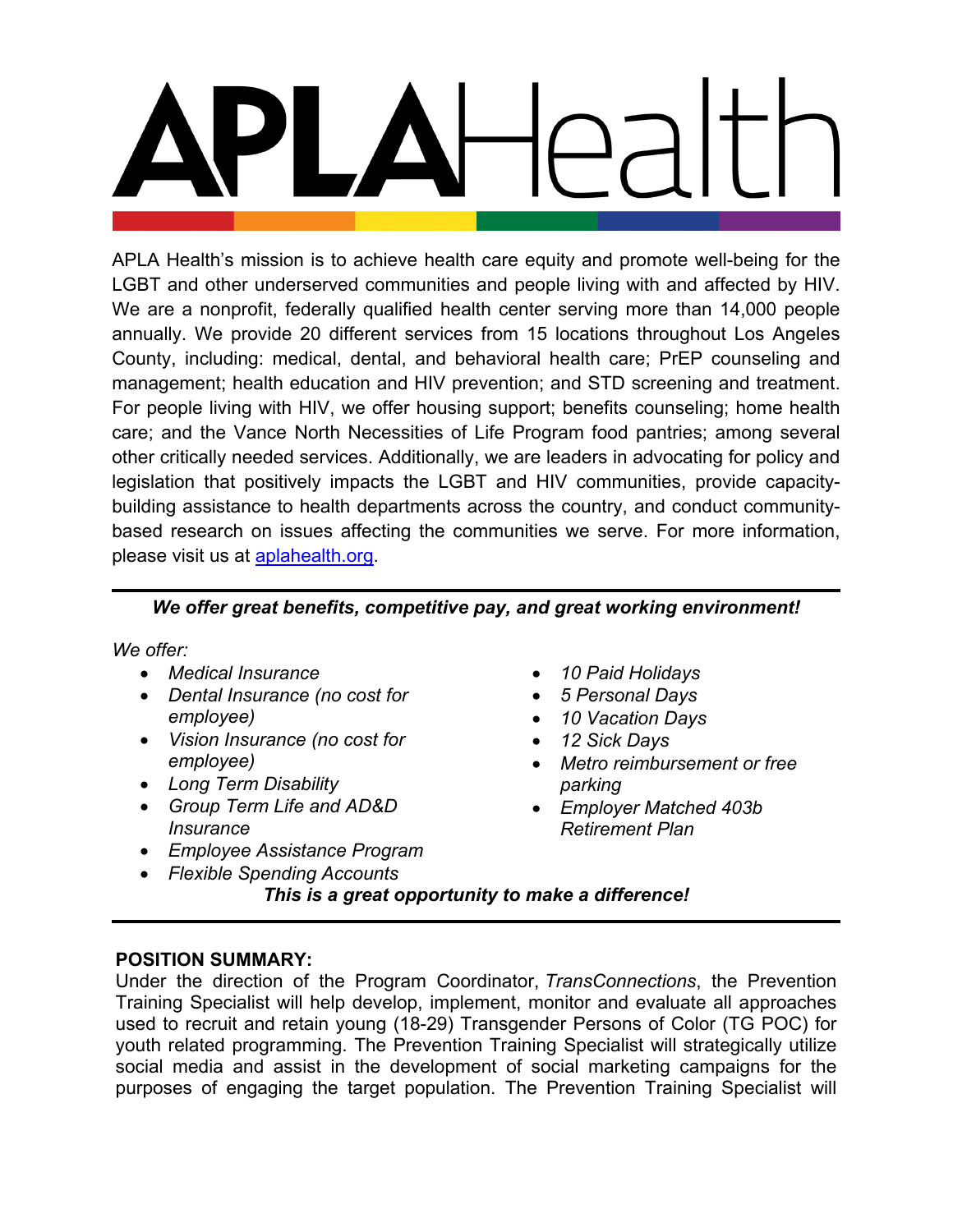assist with the healthcare linkage and navigation for HIV positive young (18-29) TG POC). The Prevention Training Specialist also ensures the effective and timely development and implementation of HIV risk reduction programs and health education activities targeting TG POC, emphasizing cultural responsiveness in the development and implementation of the prevention intervention targeting young (18-29) TG POC.

# **ESSENTIAL DUTIES AND RESPONSIBILITIES:**

- Recruit members of the target population to participate in in health education activities, including but not limited to, HIV testing.
- Monitor, update, and sustain program visibility on all social media platforms.
- Provide health education activities to members of the target population.
- Facilitate training and workshops to members of the target population. Trainings/workshops may include HIV/STD 101, PrEP 101, TasP, U=U, communication skills, identifying available resources, and other related health education areas.
- Coordinate the design and layout of collateral materials supporting prevention activities, including but not limited to; program flyers, publicity campaigns, monthly calendars and other materials as needed.
- Gather and update data for the Referral Network, which will provide target populations and other community stakeholders with links to housing, substance abuse and mental health and other needed services.
- Develop and implement a community mobilization plan targeting outreach venues.
- Assist the Program Coordinator in the development and implementation of community forums and workshops.
- Work with stakeholders and APLAs community partners, including the Transgender community, mental health providers, substance abuse counselors, treatment centers, Los Angeles County Department of HIV and STD Programs, and other community-based agencies, in facilitating HIV prevention efforts as well as other health education activities, harm reduction strategies, and establishing linkages. Foster partnerships between these stakeholders.
- Develop relationships with HIV service agencies throughout Los Angeles County that would best assist the target population.
- Assist in the dissemination of lessons learned by developing and submitting abstracts for presentations at professional meetings and conferences and presenting at community forums.
- Ensure culturally and linguistically appropriate services.
- Prepare quantitative and qualitative reports as assigned.
- Serve as speaker/facilitator for trainings.
- Attend community/public meetings as necessary.
- Provides counseling and rapid HIV testing to clients seeking those services.
- Maintain HIV/STD testing records to ensure that all documentation required by funders and agency Quality Management Plan is on file.

OTHER DUTIES MAY BE ASSIGNED TO MEET BUSINESS NEEDS.